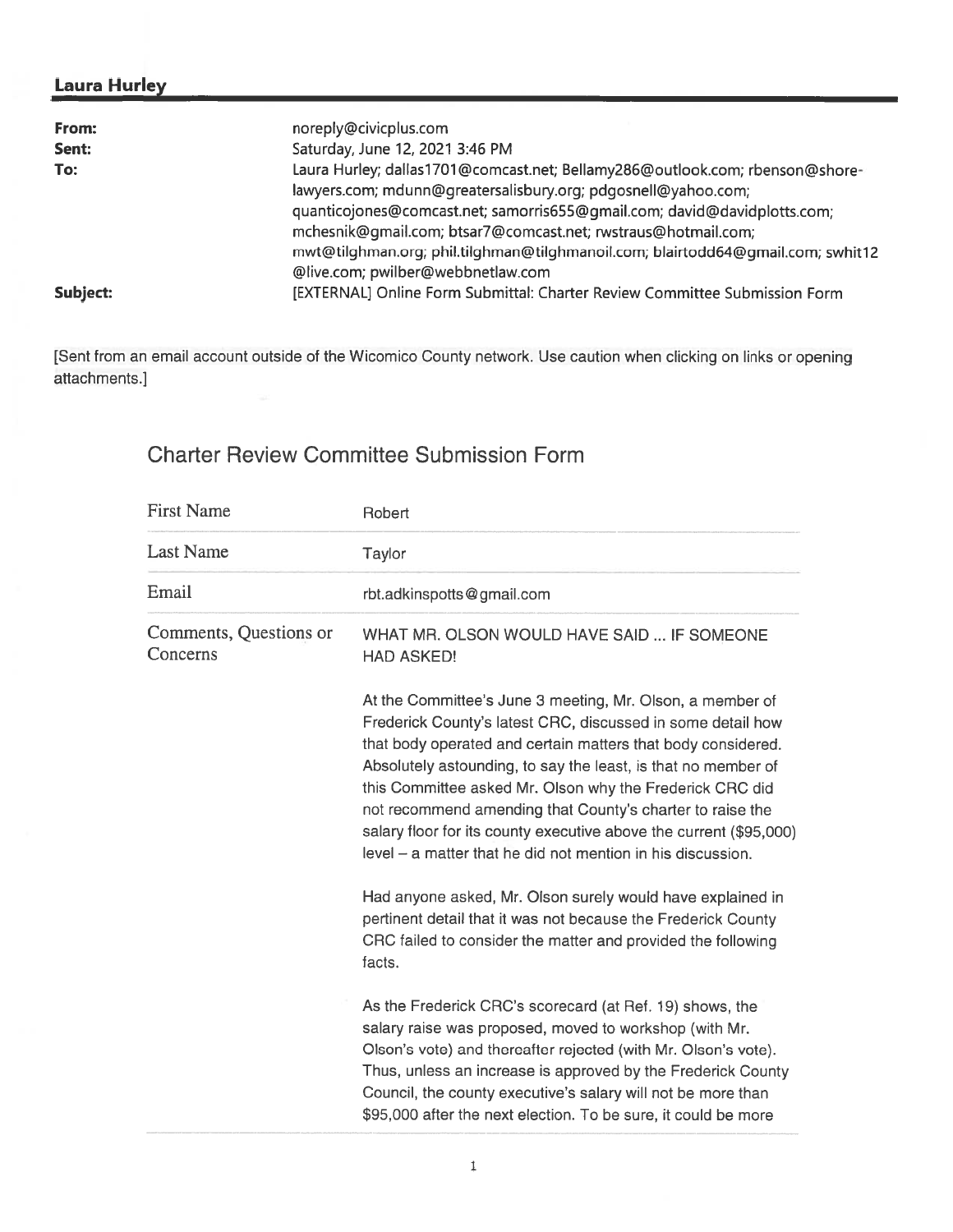than that if the Council decides to increase the executive's salary, and, given the County's very substantial wealth and tax revenue and its rapid growth rate, that may well occur.

No doubt Mr. Olson would attribute the Frederick CRC's decision to the written analysis presented by its "Floor Leader" on the salary raise issue (another member, not Mr. Olson), who stated, in pertinent par<sup>t</sup> (emphasis added):

\*\*\*\*\*\*\*\*\*\*

. . . .

...it is important to note that much of the issues to be considered are outside the purview of the Charter Review Commission. Rather duties for adjusting compensation for the County Council and the County Executive are assigned to the Compensation Review Commission. That commission is governed by Article 25, Subsection 5(AA), of the Annotated Code of Maryland and will be addressing these issues in the following year for Council review.

• Cost Neutral Charter Government : Given how much this was raised as <sup>a</sup> benefit of charter government, it would be prudent to be careful about raising costs so soon after elections.

• Attracting Quality Candidates/Barriers to Participation : This is heightened due to some of the aforementioned issues; however the most important reminder is that the county executive, unlike the county council was not envisioned as <sup>a</sup> par<sup>t</sup> time job. There are benefits to establishing <sup>a</sup> competitive salary in order to avoid corruption, attracting quality candidates and providing just compensation. That said, there are also important considerations that surround whether the County would want candidates that may be driven toward the position due to its monetary pay out.

Action : According to the Charter, this is fully within the purview of the Compensation Review Commission, which can provide further analysis in more detail on the County Executive and the path forward for salary compensation. \*\*\*\*\*\*\*\*\*\*

It appears that charter review bodies do not address the matter of the executive's salary. <sup>I</sup> have reviewed the charters in the other counties with an executive regarding <sup>a</sup> specified salary floor in their charters. Here is that information: Anne Arundel \$30,000 (section 401) Baltimore none specified. Cecil \$98,000 (section 406) Frederick \$95,000 (section 406)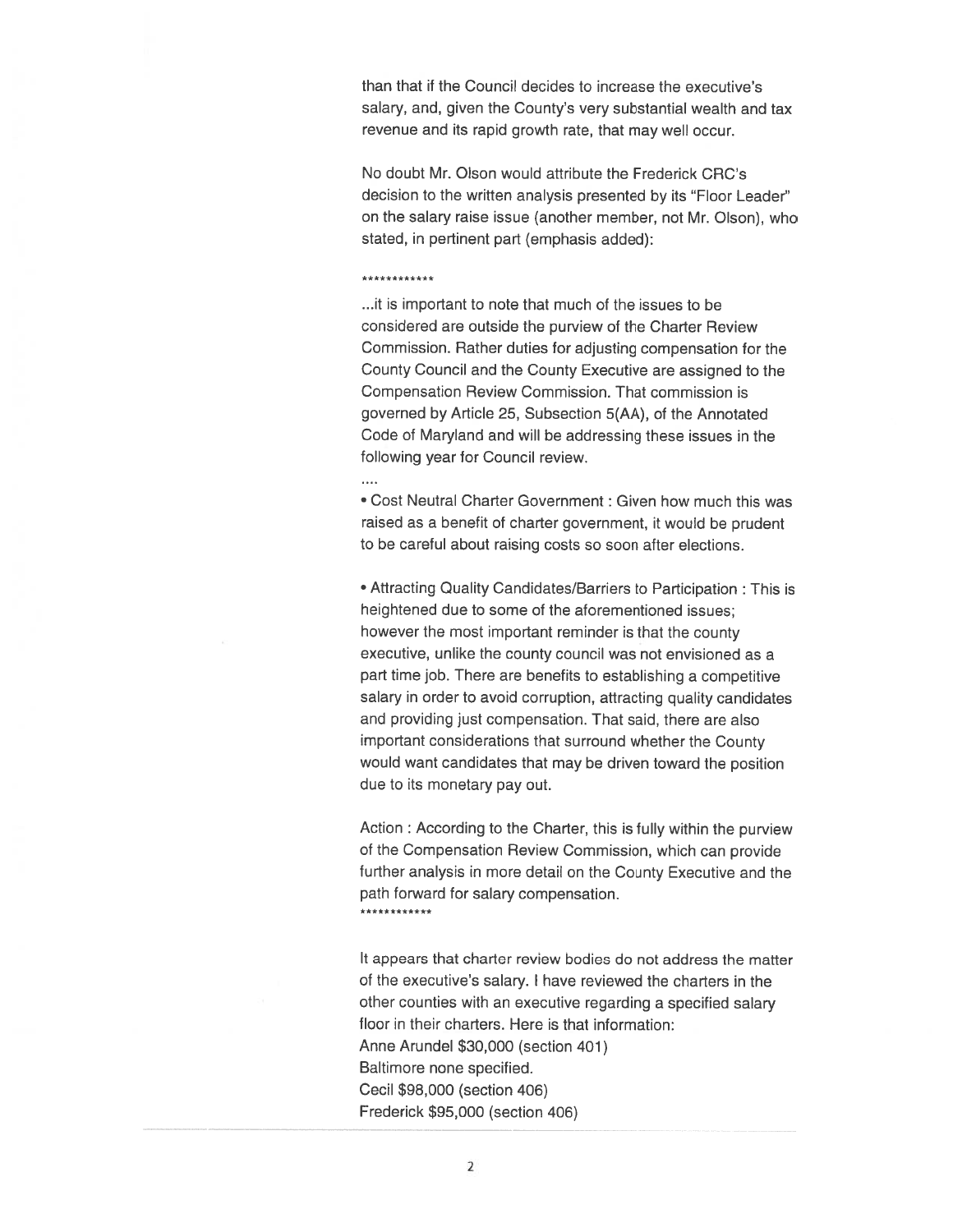Hartford \$27,500 (section 306) Howard \$1 8,000 (section 302) Montgomery none specified. Prince George's none specified. Wicomico \$85,000 (section 406)

Interestingly, in those counties with the highest actual executive's salary, the charter is silent, and the matter is left to action by the Council with such recommendations as it desires to obtain. In others, the actual salary is much more than the floor level specified in the charter. For example, the salary floor in Howard County's charter (\$18,000) dates from when it adopted the charter with executive form of governmen<sup>t</sup> (1968) and the population there was about 60,000; now the population is about 325,000 and the actual salary is \$195,800 in what is now the wealthiest county (per capita) and fastest growing in Maryland. \*

In short, it appears the charter review bodies in these counties do not act as <sup>a</sup> quasi.salary review body and leave that role to the appropriate process and decision makers, just as Frederick County's CRC has just done, with Mr. Olson's vote, as he surely would have explained — had anyone asked.

## COMMENT

This Committee should reconsider and rescind its recommendation to raise the minimum salary of the Wicomico County Executive currently specified in the Charter by more than 43% to \$120,000, <sup>a</sup> level that is greatly in excess of the floor in the much wealthier Frederick County and also in Cecil County (\$98,000), which is also wealthier than Wicomico County, not to mention in any of the "big-4" metro counties. As things now stand, the salary can be increased pursuan<sup>t</sup> to recommendation of the Compensation and Allowance Commission in accordance with section 406 of the Charter (i.e., action by this body is not necessary for that to occur).

Although my research is not comprehensive, it appears that the charter review committees in other counties have consistently and without exception declined to recommend raising the minimum salary amount that was initially stated in the charter in their respective county — as the Frederick CRC did in 2019 -- or to recommend adding <sup>a</sup> floor salary in those charters that do not specify such an amount.

<sup>\*</sup> Today it seems unbelievable that in 1940, the population in